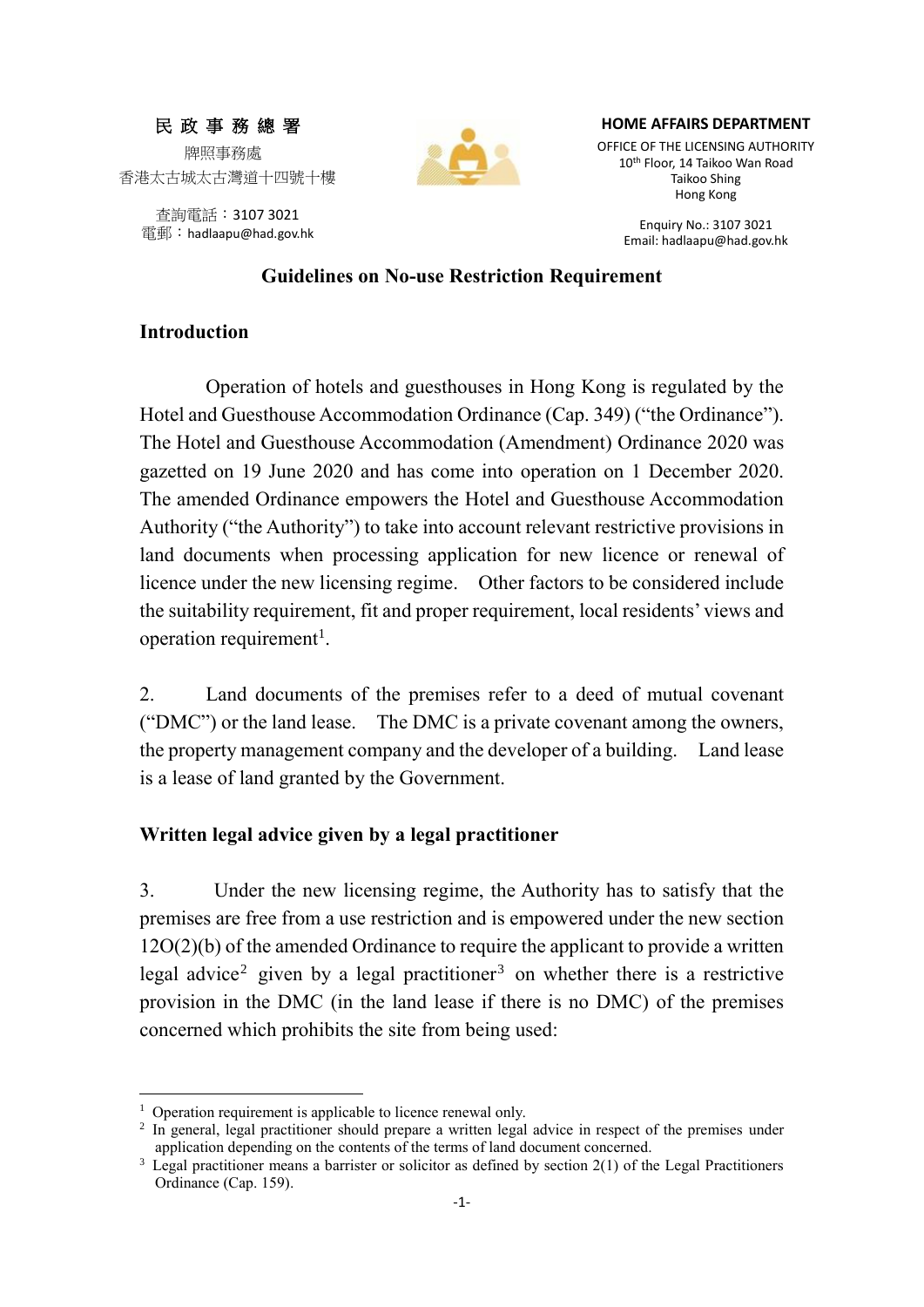- (i) as a hotel or guesthouse,
- (ii) for commercial purposes; or
- (iii) other than for private residential purpose.

4. Under the new regime, the no-use restriction requirement becomes mandatory for new issue or renewal of a licence. The Authority must refuse to process a licence application if an applicant is unable to provide such valid written legal advice by a legal practitioner to ensure compliance with the no-use restriction requirement. The Authority may also refuse to issue or renew a licence if not satisfied that there is no restrictive provision in the DMC (or the land lease if there is no DMC) of the premises concerned. An example of a written legal advice is at Annex for reference.

5. If the written legal advice clearly shows that it is applicable to the address of the premises under application, or the floor or the whole building where the premises are located, the Authority may consider accepting the practice of sharing the use of the same written legal advice. The first applicant should provide the original copy of the written legal advice and other applicants can provide a copy of the written legal advice thereafter.

6. Provided that a licensee has submitted a written legal advice in respect of his/her licensed premises before, upon application for licence renewal, he/she may either (a) submit an updated written legal advice; or (b) declare that there has been no subsequent change to the prevailing DMC to his/her best knowledge. The latter may be subject to audit check by the Authority. If the audit check reveals a change to the DMC that a restrictive provision currently applies, the Authority would consider to cancel the licence immediately and take appropriate action on any mis-representation.

7. In case where local residents' views provide a contradictory legal advice, the Authority may ask either or both parties for further justifications and seek the advice of the relevant departments as appropriate.

### **Enquiries**

8. For enquiries, please contact the Office of the Licensing Authority through either of the following means –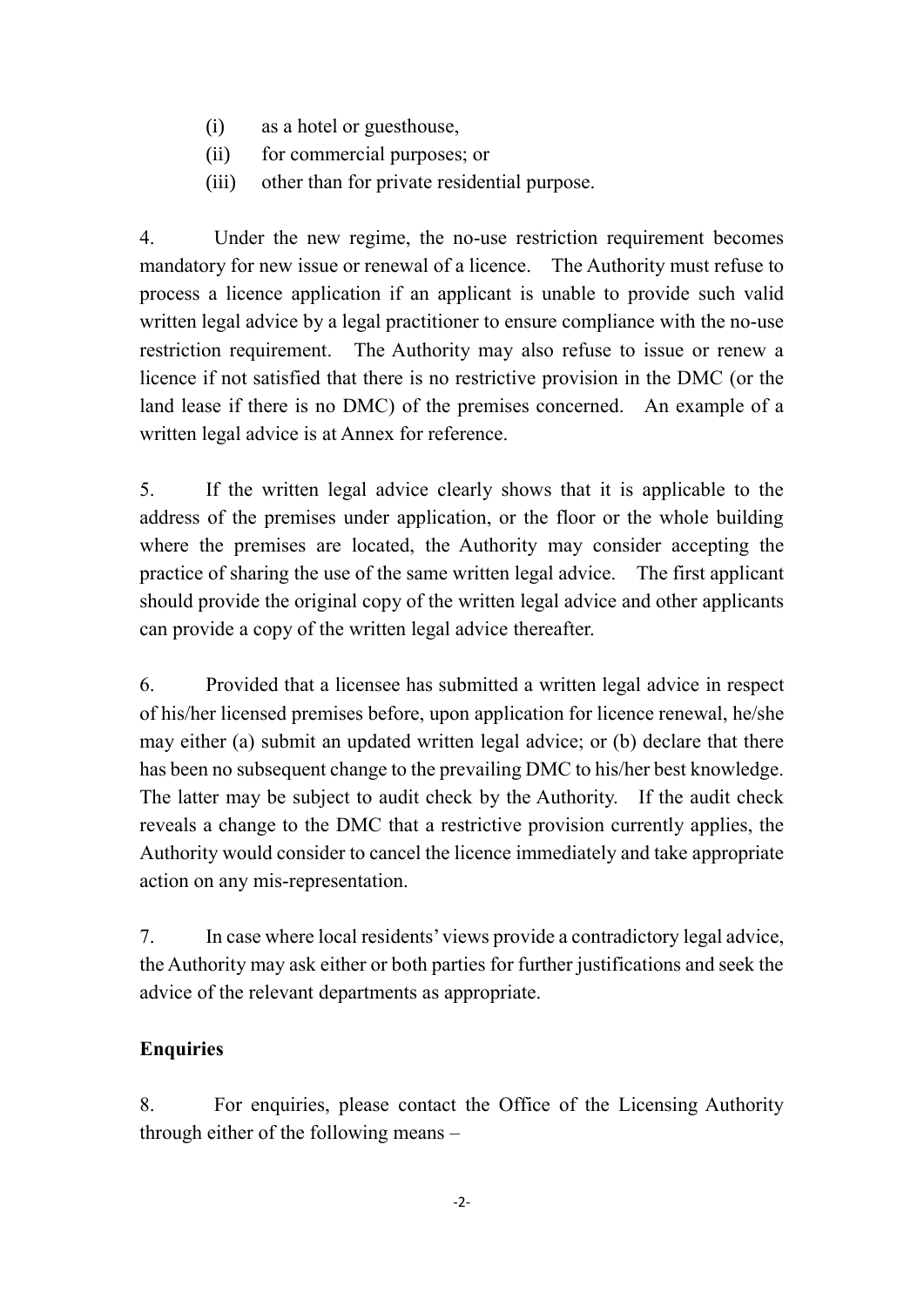| Telephone      | 3107 3021                                  |
|----------------|--------------------------------------------|
| E-mail         | hadlaapu $\omega$ had.gov.hk               |
| Postal address | Office of the Licensing Authority          |
|                | Home Affairs Department                    |
|                | 10 <sup>th</sup> Floor, 14 Taikoo Wan Road |
|                | Taikoo Shing                               |
|                | Hong Kong                                  |
|                |                                            |

**Office of the Licensing Authority Home Affairs Department August 2021**